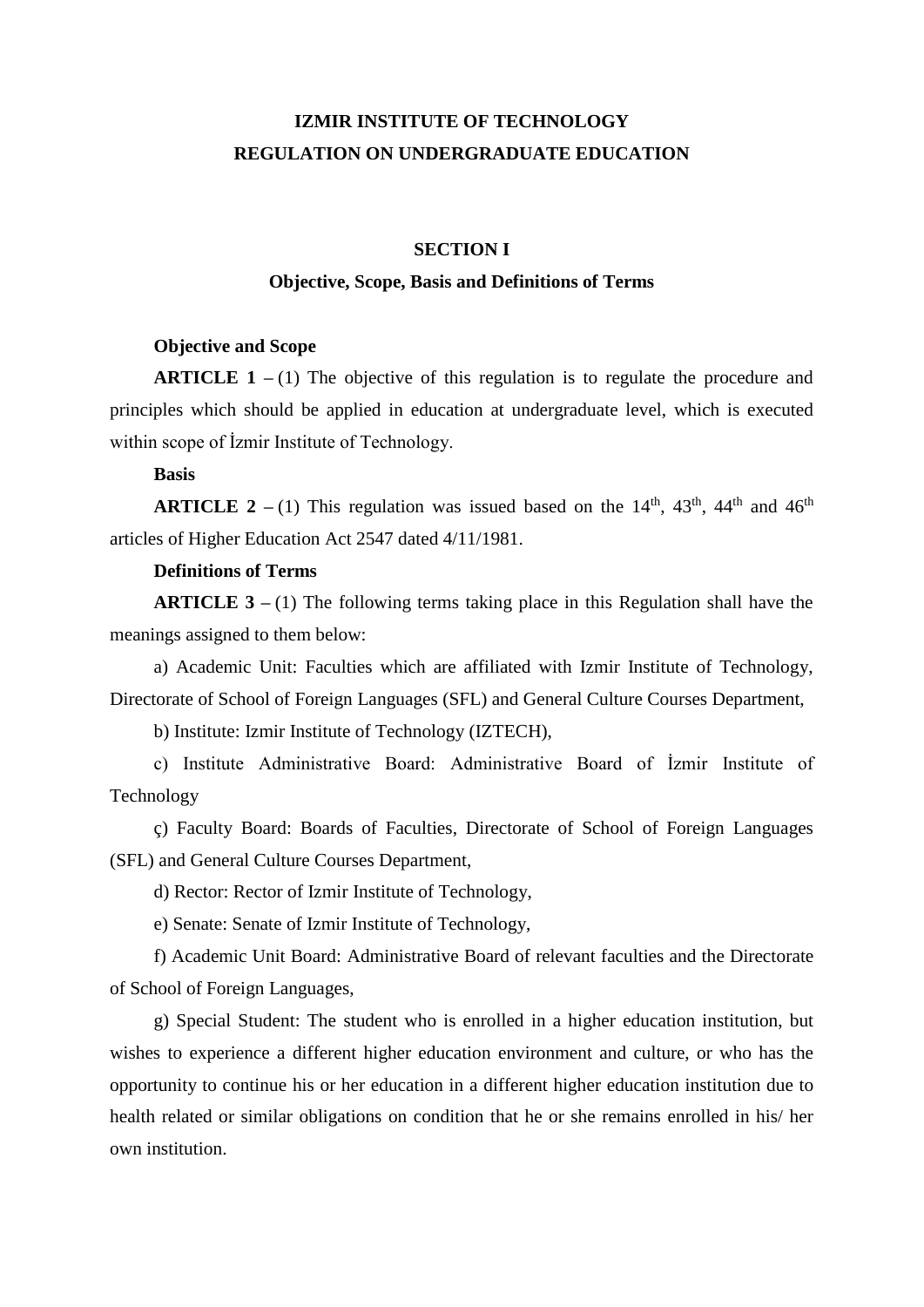#### **SECTION II**

#### **The Principles Concerning Education**

# **Academic Year**

**ARTICLE 4 –** (1) Activities for one academic year are executed according to academic calendar which is accepted by Senate. An academic year consists of two semesters each consists of 16 weeks. Examination periods are included in semesters.

(2) Summer schools can be opened based upon discretion of Senate. Summer education periods are not included in semesters.

#### **Education plan, courses to be offered and weekly course schedules**

**ARTICLE 5** – (1) The education programs to be followed during undergraduate education are regulated by relevant department. They are finalized by the decision of the Faculty board and Senate's approval.

(2) Courses to be offered in a semester and weekly course schedules are finalized with the decision of the Faculty Board.

#### **Courses**

**ARTICLE 6** – (1) The courses which are included in education-training plan are divided into two groups such as required courses and elective courses. Courses which are specified by students are finalized upon the approval of Advisor.

(2) A course which should be succeeded for taking another course is called the prerequisite course.

(3) A course which should be taken together for taking another course is called the corequisite course.

(4) Prerequisite and co-requisite courses are indicated in training-education plans.

# **Credit value of courses**

**ARTICLE 7 –** (1) The credit value of a course consists of the total of the entire weekly theoretical course hours for that course and the half of the practical course hours.

(2) Non-credit courses in the education plan are not included in the grade point average.

## **Course Load**

**ARTICLE 8 –** (1) The course load which should be taken by student in the registered semester is the number of credited courses which are indicated in training-education plan of the affiliated department.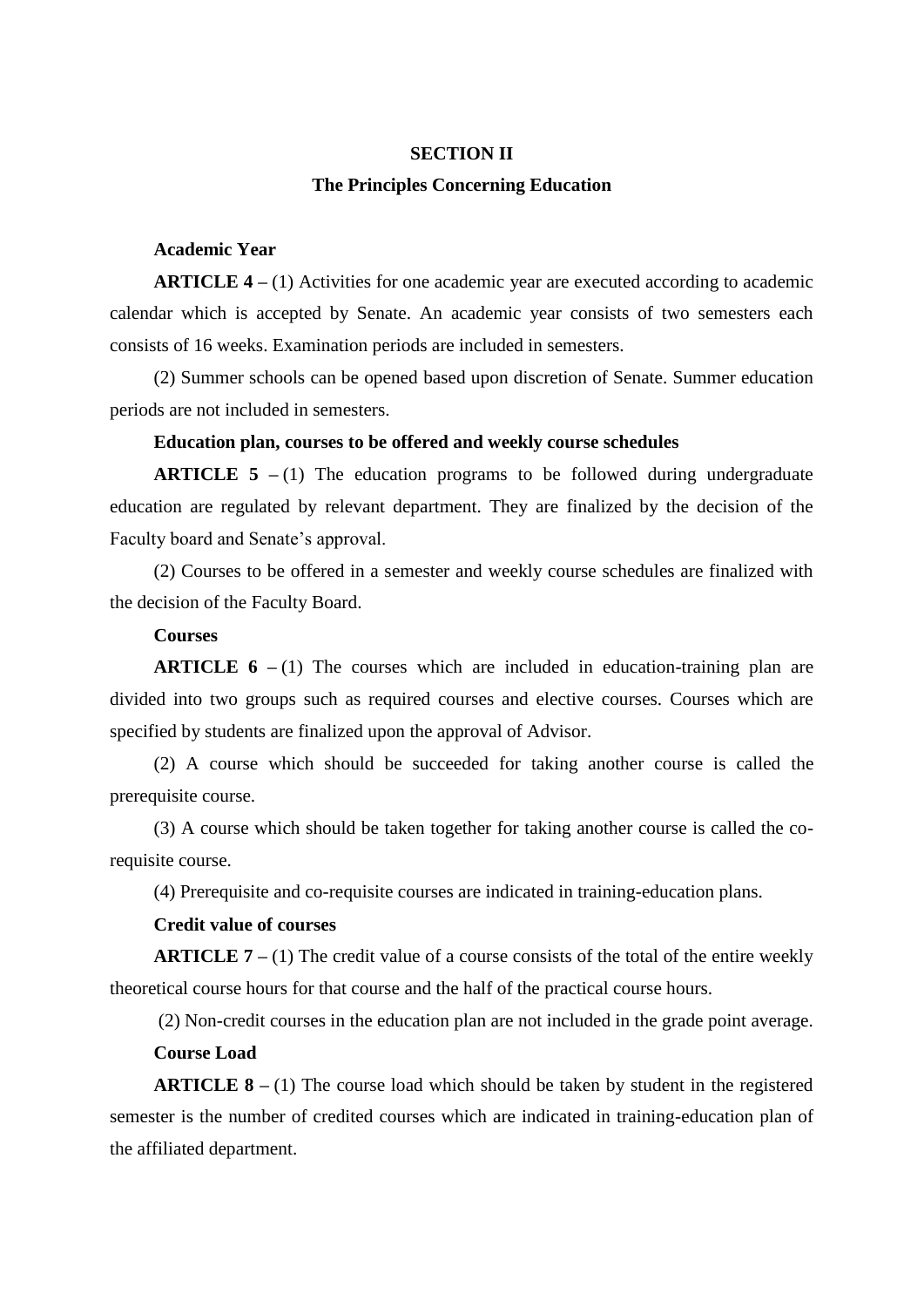(2) The course load of first year students consists of first year courses in the education plan. First year students cannot take courses from upper classes.

(3) The Course loads can be reduced for maximum two courses upon the students' request and with the approval of the advisor, if their Cumulative Grade Point Average is less than 2.00.

(4) In case the advisor considers as appropriate, the course load of student can be increased as of the end of the second semester and following semesters as following;

a) Two courses provided that the cumulative grade point average is minimum 2.00,

b) Three courses provided that the cumulative grade point average is minimum 2.50,

c) The students having the cumulative grade point average of minimum 2.00 can increase course load with three courses in seventh and eighth semesters.

(5) There should be no overlap in the courses which are selected by students.

## **Attendance Obligation**

**ARTICLE 9 –** (1) The attendance of students to courses, practices, examinations and other works are compulsory. The attendance statuses of students are followed and evaluated by relevant academic staff.

#### **Double Major Program**

**ARTICLE 10 –** (1) The objective of the double major program is to provide opportunity for the students who execute their undergraduate program with success to have education in second branch to take diploma simultaneously. The principles regarding with the double major program are regulated by the Senate.

#### **Minor Program**

**ARTICLE 11** – (1) The objective of the minor program is to ensure that the students who successfully continue their undergraduate programs of their own departments get knowledge on another branch that they are interested in. The certificate is given to the students completing their minor program with success. The principles regarding the minor program are determined by the Senate.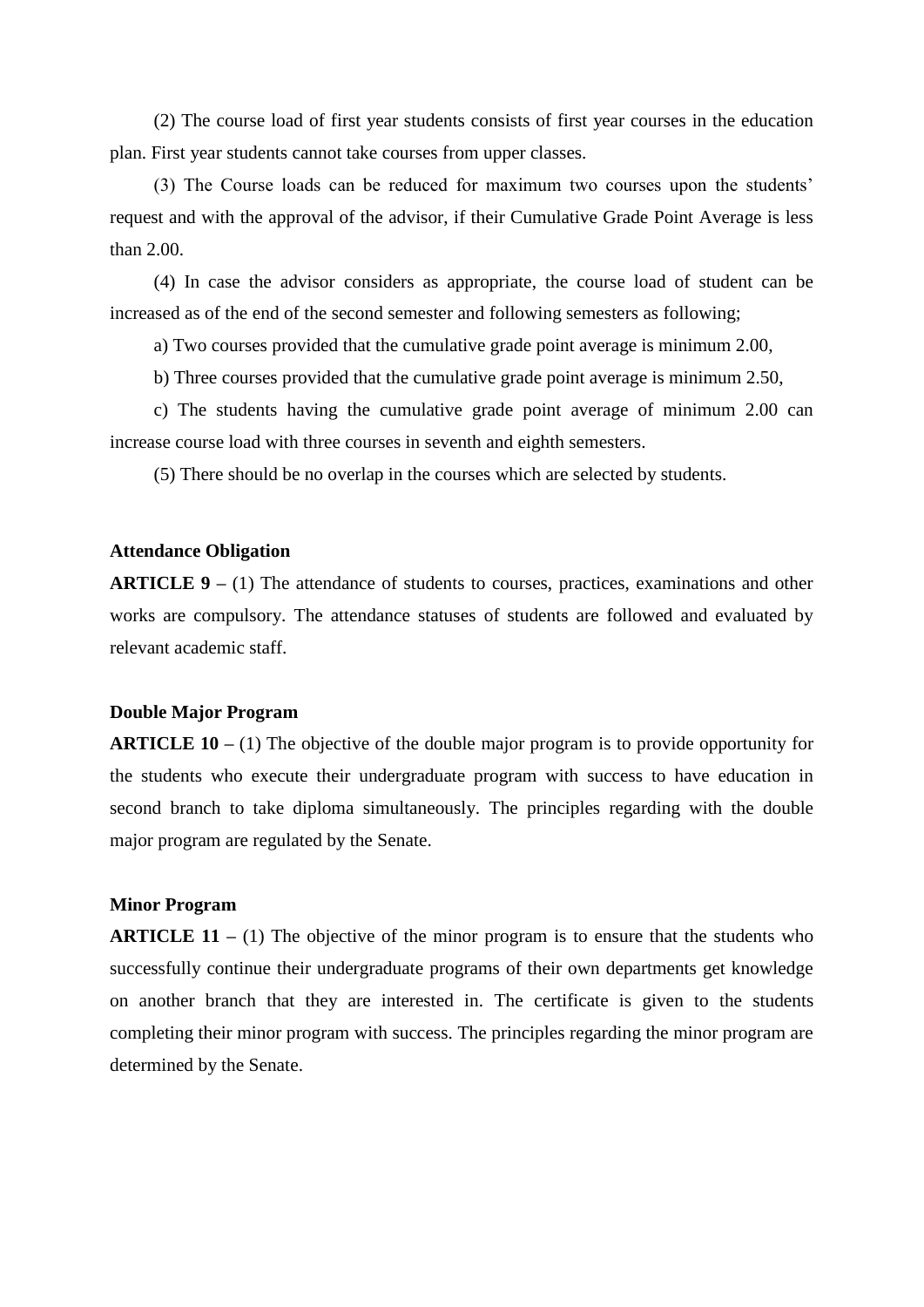#### **SECTION III**

#### **Examinations, Evaluation and Graduation**

## **Examinations**

**ARTICLE 12 –** (1) Minimum one midterm examination and final exam are executed for the courses requiring interim and/or final examinations in every semester. The dates of midterm examinations are announced by the head of department within 30 days following the commence of each semester. The changes at the dates of midterm examinations can be done after approval of head of department.

(2) For the courses, which do not require midterm and/or final exam, the end of semester grades of the students is given by considering their studies within the semester.

(3) End of semester course grade which will be given for student is assessed by the academic staff of that course by considering the studies within semester, attendance status and midterm exam/exams and final exams.

(4) Dates of end of semester examinations are indicated in academic calendar.

(5) Student, who could not enter to any examination due to the reason which can be considered as valid by head of department, can be taken to excuse examination.

(6) End of semester examination grades are entered to student information system by the academic staff of the course at latest three business days after the last date of examinations. Grade tables which are retrieved from system are signed by the academic staff. Grade tables are sent to faculty as annex of grade table sending form by relevant head of department and they are archived in faculty. Directorate of School of Foreign Languages and Head of General Culture Department executes this archiving in their units.

(7) Exam papers, assignments, projects, laboratory and summer practice reports etc. are archived for five years by the academic staff. In the case of a leave of absence of an academic personnel, the archived document is submitted to the head of department. At the end of this period they are disposed according to normal procedures.

#### **Grades**

**ARTICLE 13** – (1) One of the grades in letters given below shall be assigned to students by the instructor for each course taken as the end of semester course grade. In order to be regarded as successful, it must be taken at least (DD) from credit courses, and at least (S) from non-credit courses. The courses which are graded as (NA), (FF), (FD) or (U) are regarded as unsuccessful. The coefficients for letter grades and their correspondence over one hundred points are indicated below: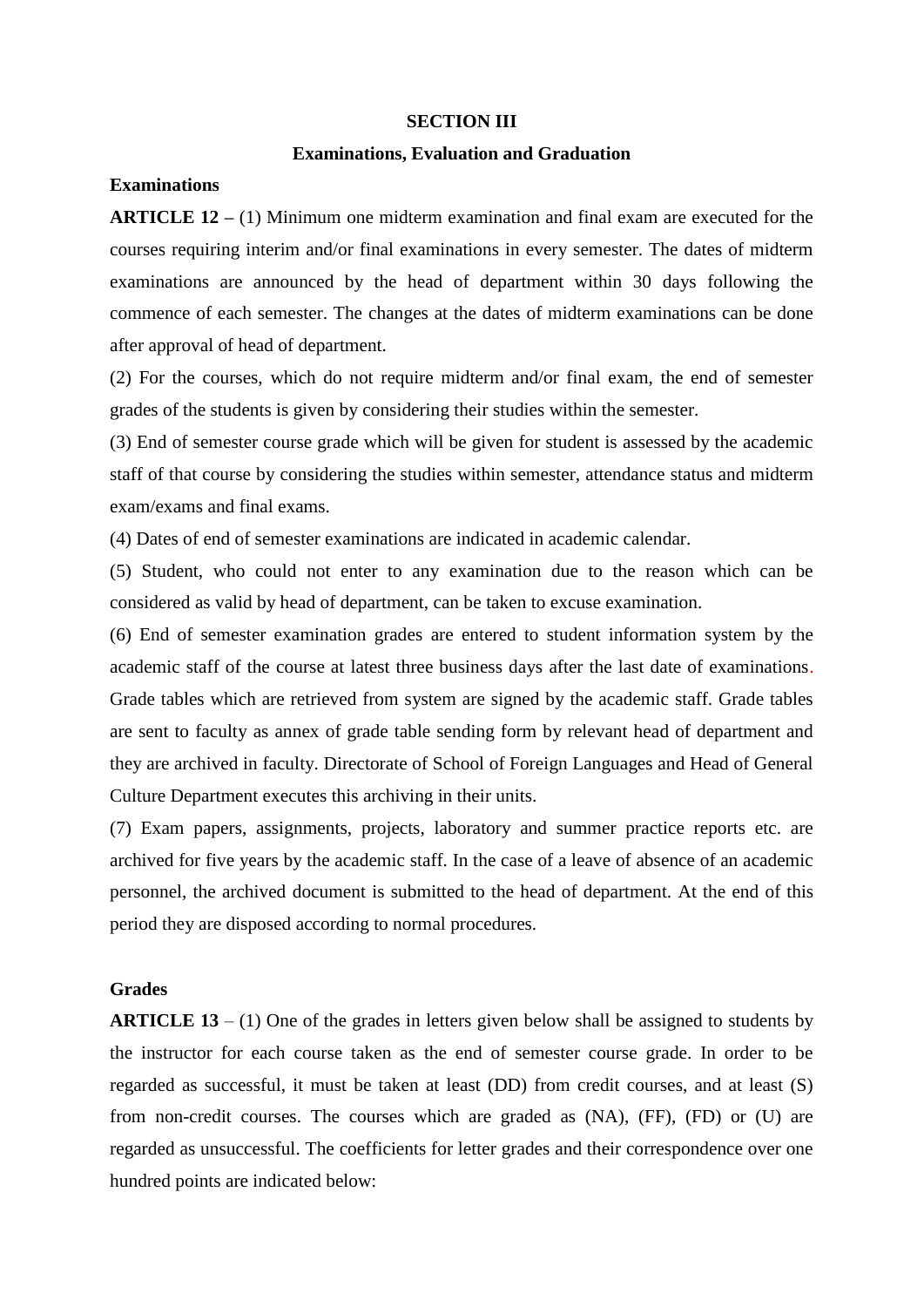| <b>Points</b> | <b>Semester Course Grade</b> | Coefficient |
|---------------|------------------------------|-------------|
| 90-100        | AA                           | 4.0         |
| 85-89         | <b>BA</b>                    | 3.5         |
| 80-84         | <b>BB</b>                    | 3.0         |
| 75-79         | CB                           | 2.5         |
| 70-74         | CC                           | 2.0         |
| 65-69         | DC                           | 1.5         |
| 60-64         | DD                           | 1.0         |
| 50-60         | <b>FD</b>                    | 0.5         |
| 49 and below  | FF                           | 0.0         |
|               | <b>NA</b>                    | 0.0         |

b) Grades that are not included in the average and their meanings have been stated below:

- 1) I: deficient,
- 2) S: Sufficient,
- 3) U: Insufficient,
- 4) Repealed. (Official Gazette -04/13/2019-30544)
- 5) EX: Exempt,
- 6) W: Withdrawn
- 7) NI: The grade which is not included in the average grade
- (2) Among the grades which are stated in the article 1 and not included in the average;
- a) Grade (I); shall be given to students, who have not been able to fulfill the conditions required for the course because of a disease or another valid reason at the end of the term. (I) grade is graded within three business days after last date of entry of examination grades into student information system. Otherwise, grade (I) shall automatically be accepted as grade FF/U. However, in case of illness or excepted situations, time period for grade (I) may extend up to the first day of course selection for the next semester by the decision of the board of directors of related academic units and Culture Courses head of department.
- b) (S) grade is granted to the students who succeed in the non-credited courses which are not included in the cumulative grade point average.

a)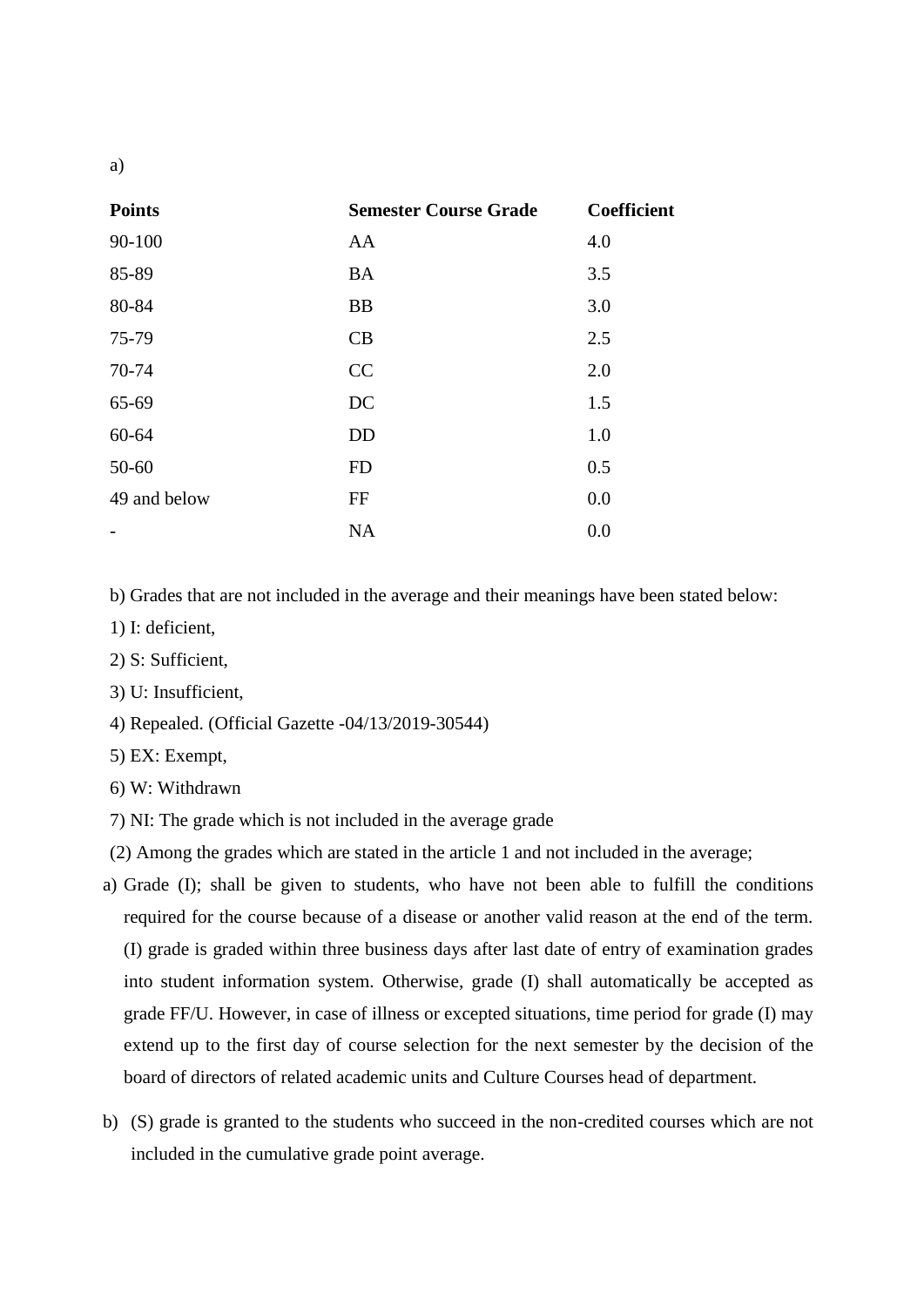- c) (U) grade is granted to the students who fail in the non-credited courses which are not included in the cumulative grade point average.
- ç) (EX) grade is given to the students who meet the requirements determined by Senate for the related courses. The (EX) grade is not included in the cumulative grade point average.
- d) (NA) grade is given for students not fulfilling the attendance conditions. The (NA) grade is processed as (FF/U) grade in the calculation of the cumulative grade point average.
- e) (W) grade is given within the first ten-week period as of the starting of the semester and after the end of the period of adding and dropping courses.
- f) (NI) grade is given to describe the courses students take on condition that it is not included in the cumulative grade point average and it is indicated in transcript. These courses are not substituted for other courses in the program the student is enrolled in. In the event of failure in NI status course, it must be repeated.

(3) For withdrawal from the course; student's request and permission of course's academic staff and advisor approval are required. (W) grade is entered to system by student's advisor. Following rules are applied for withdrawal from course by student. :

a) Student can not withdraw from courses of the undergraduate program in the first two semesters.

b) Student can withdraw from one course in one semester and maximum six courses in entire undergraduate period.

c) Student can not withdraw from the courses which s/he fails and has got (W) grade before or which are not included in the cumulative grade point average.

ç) Student has to repeat the course s/he gets W grade.

(4) The students of the Exchange program who are getting education in the Institute can withdraw from the course with the recommendation of the International Relations Coordinator and the permission of academic staff within scope of signed agreements between the Institute and official organizations and education organizations abroad. . The rules regarding with the (W) grade are not applied for the students in this situation.

## **Objection to the Exam Results and Material Error**

**ARTICLE 14 –** (1) The objection can be made to result of any exam or intra-semester study within maximum three business days as of its publication date just for the material errors. Students cannot make any objection with respect to grade discretion of the academic staff.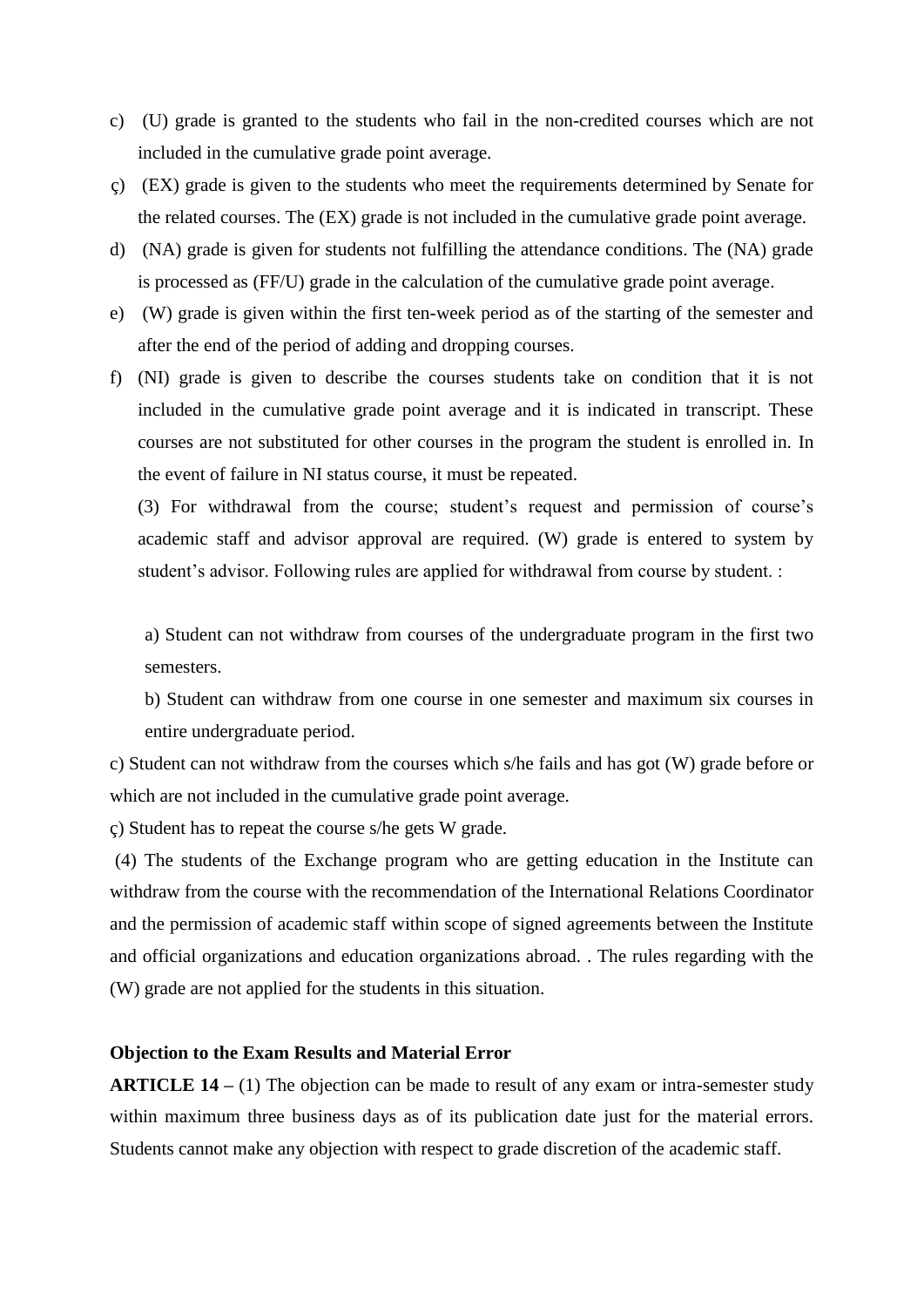(2) Student makes objection regarding with material errors to the head of department by petitions. The ideas of academic staff are taken about the subject, and the board of directors of the academic unit where the course is given and Culture course department chair takes decisions.

(3) The decisions of faculty administrative board regarding with material errors related to the final exams are sent to Registrar's office until the first day of course selection for the following semester.

#### **Average grade**

**ARTICLE 15 –** (1) Total credits taken by a student from a course shall be calculated by multiplying the credit rate of this course by the coefficient of the semester-end grade.

(2) To find the grade point average of any semester, the total credits taken from all courses by the student in that semester shall be divided by the total credit rates of the courses taken. The obtained average shall be indicated as the two digits after the comma.

(3) The cumulative grade point average shall be calculated by taking into account all the courses taken by the student starting from his admission to the Institute. The grade taken lastly from the repeated courses shall be included in the cumulative grade point average.

#### **To be considered as the next semester student and Success Level**

**ARTICLE 16 –** (1) The end of second semester onwards, students who have 1.80 and over cumulative grade point average are considered as the next semester students.

(2) The undergraduate students whose cumulative grade point average is minimum 2.00 are considered as successful. The student who has succeeded in all courses including non-credited courses at the end of a semester and whose semester grade point average is between 3.00-3.49 among the students taking at least four units of credit courses are considered as honors student and the ones having semester grade point average between 3.50-4.00 are considered as high honors student. The list for those students is announced at the end of each semester.

# **Failure**

**ARTICLE 17 –** (1) The students whose cumulative grade point average is less than 2.00 are considered as failed.

(2) Students with cumulative grade point averages lower than 1.8 must repeat the courses they have previously taken until their cumulative grade point average reaches 1.8. They cannot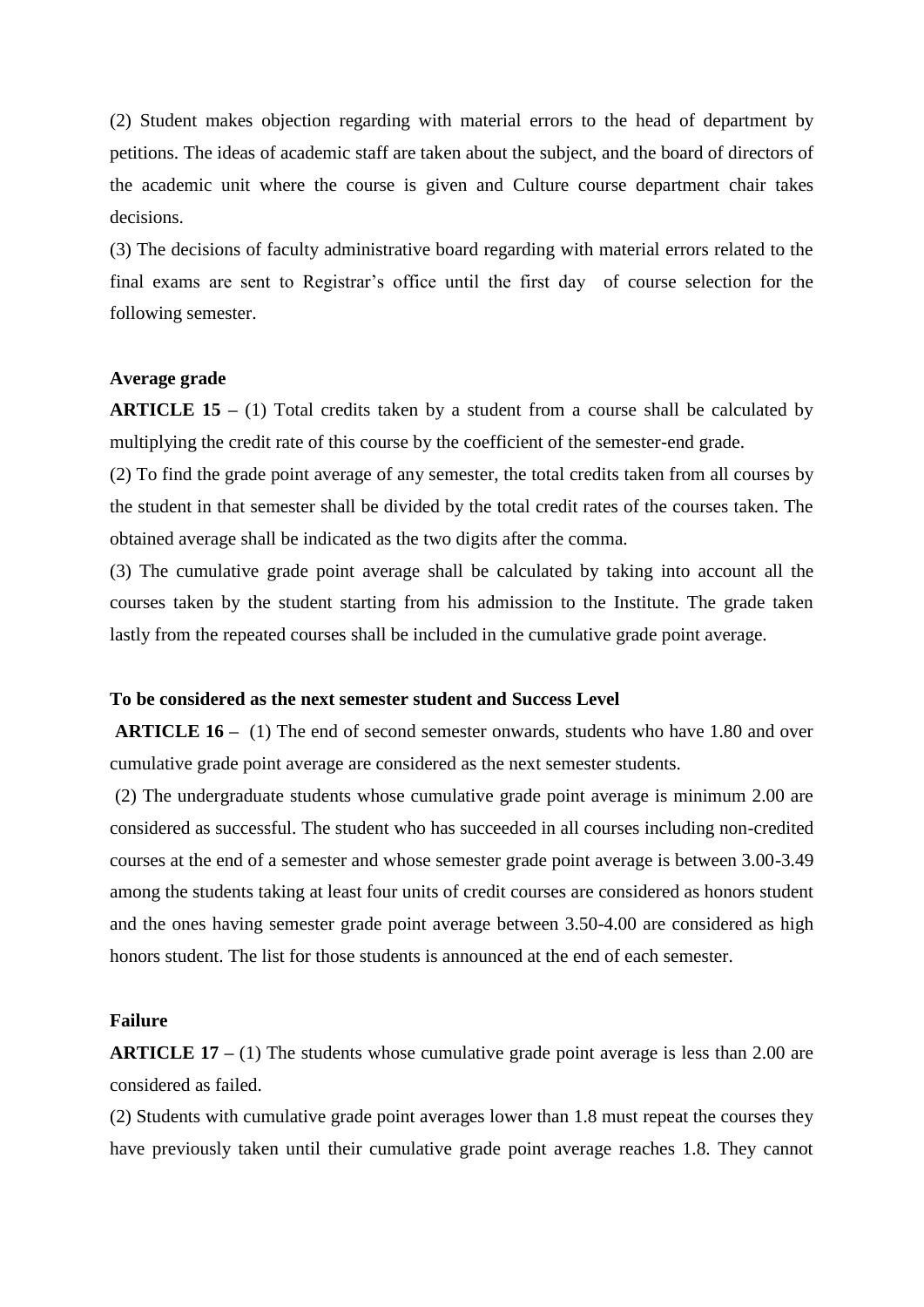take courses that they have not previously taken (except for non-credit courses) or courses from which they earned a grade of (W).

(3) The student having cumulative grade point average higher than 1.80 can take the courses which s/he have not taken before provided that s/he does not exceed course load in that semester.

#### **Course Repetition and Substitution**

**Article 18** - (1) The failed courses must be repeated. If these courses are elective courses or courses which are removed from the program later, the students can take the lessons whose equivalences are accepted by the head of department instead of them. Obligatory courses are not obliged to be taken if the courses are offered outside the semester stated at the education program of the department. In order to take the course with (W) grade the students should meet the condition of having cumulative grade point average as 1,80.

(2) If requested, the student can repeat the courses which he/she has passed before or the courses which are considered as equivalent with these courses by the head of department.

(3) The students make applications to their head of department for the equivalence operation within the period of adding/dropping courses.

#### **Additional period and examination right for the students in graduation status**

**Article 19 -** (1) However, the additional period right is granted once for the student who is in graduation status and who fulfills the attendance condition to complete his/her deficiencies in two units of credited courses and/or one unit of non-credited course and/or to enter to a new examination.

(2) The additional exam for two courses at most is granted once for students whose cumulative grade point average is less than 2.00 although they do not have any failed courses.

(3) The courses that are applicable for taking additional period and/or exam are determined by the related Faculty Board decision.

(4) The grade taken in an examination is evaluated by itself and converted into a letter grade. Grades taken during the semester are not taken into account.

(5) The student who is in graduation status and wish to take additional period and/or examination make application by petition to Registrar's office within three days after the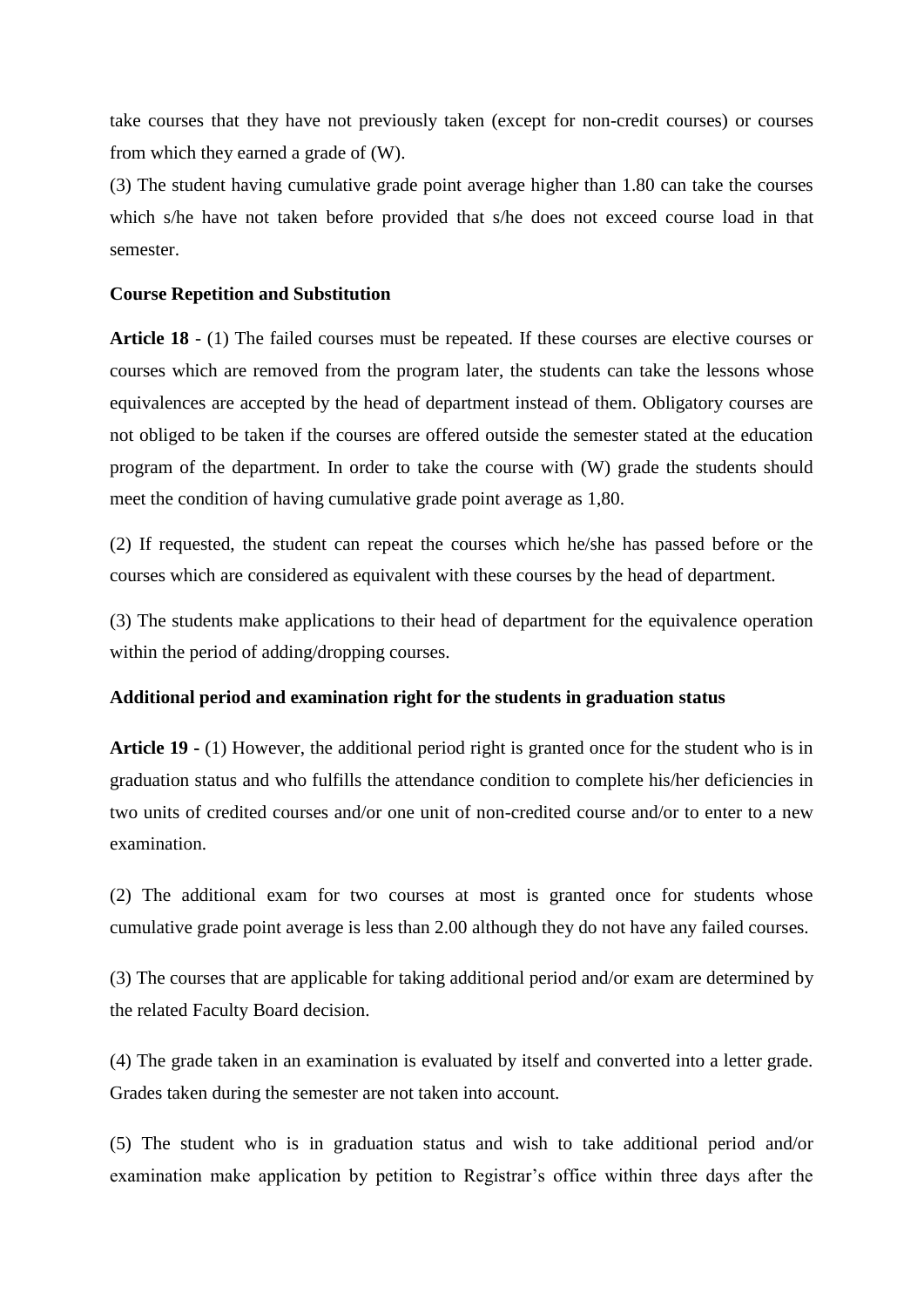announcement of the semester examination results. The Registrar's Office examines the appropriateness of student's status to this article and informs the student's faculty about from which lesson the additional period is granted. The examination results are sent to the Registrar's Office until the first day of course registration of the next semester.

#### **Diploma**

**Article 20 –** (1) The bachelor's degree diploma is given for students who have succeeded in their education with the decision of the faculty administrative board.

(2) For granting the bachelor's degree diploma, the student should be successful from all lessons and meet conditions of having cumulative grade point average of 2.00.

(3) The students whose cumulative grade point average is between 3.00-3.49 are considered honors students and the students having cumulative grade point average of 3.50 or more are considered as high honors students. Whether the students are honors students or high honors students is mentioned in the diploma.

#### **Associate Degree Program Diploma**

**Article 21** – (1) The associate degree program diploma is given to students who quit from the institute without completing their undergraduate education with the decision of the faculty administrative board. The students should have succeeded in all courses in the education plan as of the end of the fourth semester and their cumulative grade point average should be minimum 2,00 for them to get the associate degree program diploma.

#### **SECTION IV**

**Procedure After the Maximum Duration of Education, Exmatriculation and Declaration**

# **Additional Period and Examinations to Be Granted After the Maximum Duration of Education**

**Article 22 -** (1) The duration for the undergraduate education is normally four education years (eight semesters) and the maximum duration of education is seven education years (fourteen semesters).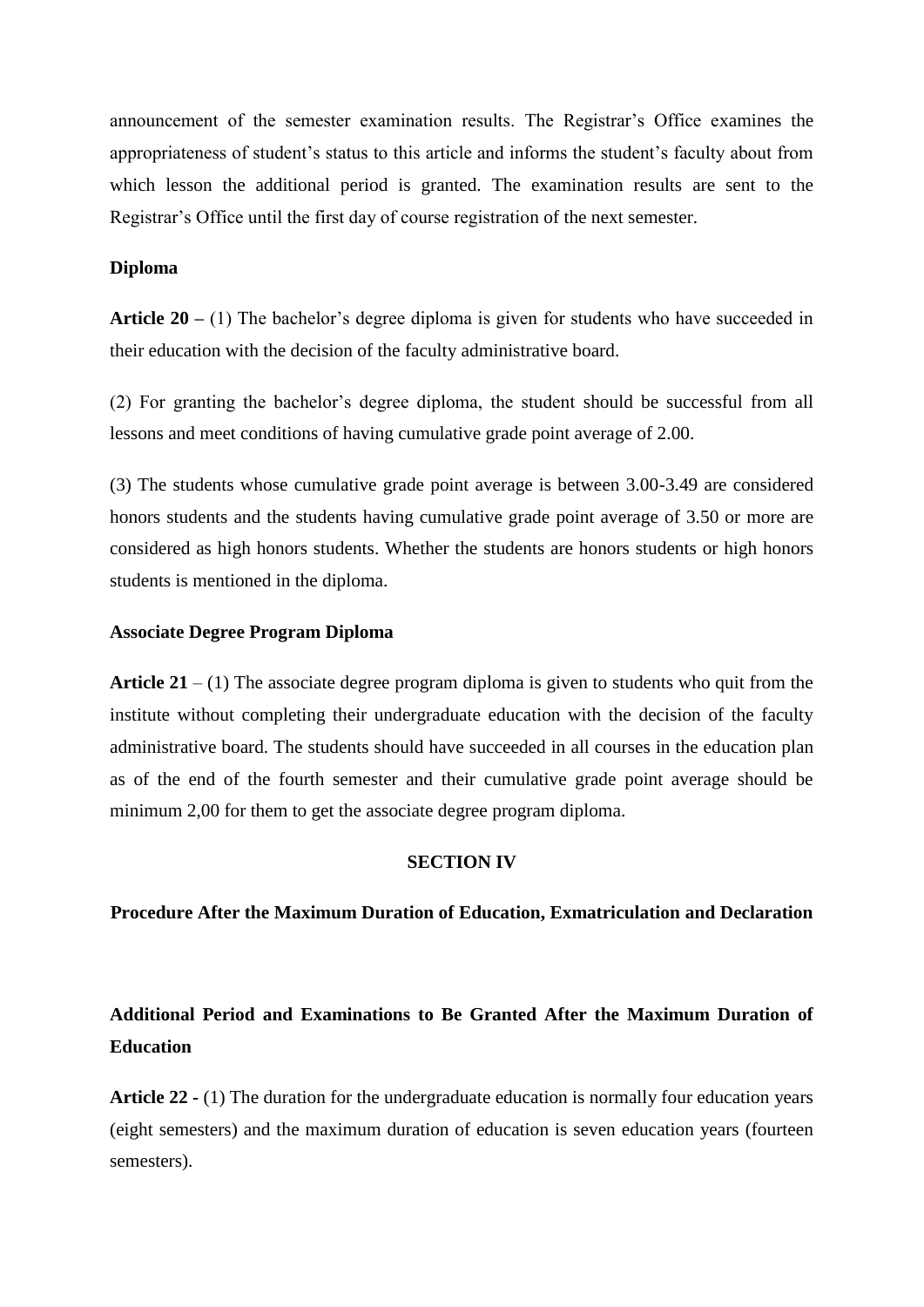(2) Semesters in which students are enrolled are counted as within their study periods. Semesters that students are on leave are not counted as their study periods.

(3) The students who fail to complete the education within maximum time period can benefit from the right of taking additional period and examination provided that they perform the financial obligations regarding the related semester to the provisions mentioned in the 46th article of the law numbered 2547.

(4) After the maximum duration of education;

a) Two additional examination right that are listed in academic calendar is granted to senior students for each course that they have got FF, FD and U.

b) Three additional semesters to students who have reduced the number of failed courses to five or fewer courses as a result of additional examinations.

c) Additional period of three semesters for students with five or fewer failed courses without having taken additional examination

ç) Those who failed a course are given the right to take an unlimited examination without having the rights entitled to the students.

(5) The right of taking unlimited examination of any wished courses (excluding the ones determined by the Faculty Board) to increase their grade is granted to students who failed to get 2.00 of grade point average without any failed courses.

(6) The grade taken in the additional examination is evaluated by itself and converted into a letter grade.

#### **Discharge**

**ARTICLE 23** – (1) At the end of the maximum period of study;

a) Students who have courses not taken in the curriculum,

b) Students who cannot graduate within the additional periods specified in Article 22,

c) Student whose number of courses remaining for graduation at the end of the supplementary exams is six or more,

ç) Students who do not take the exams that will be opened for the students who are granted the right to take an unlimited exam in a row or intermittently during a total of three academic years,